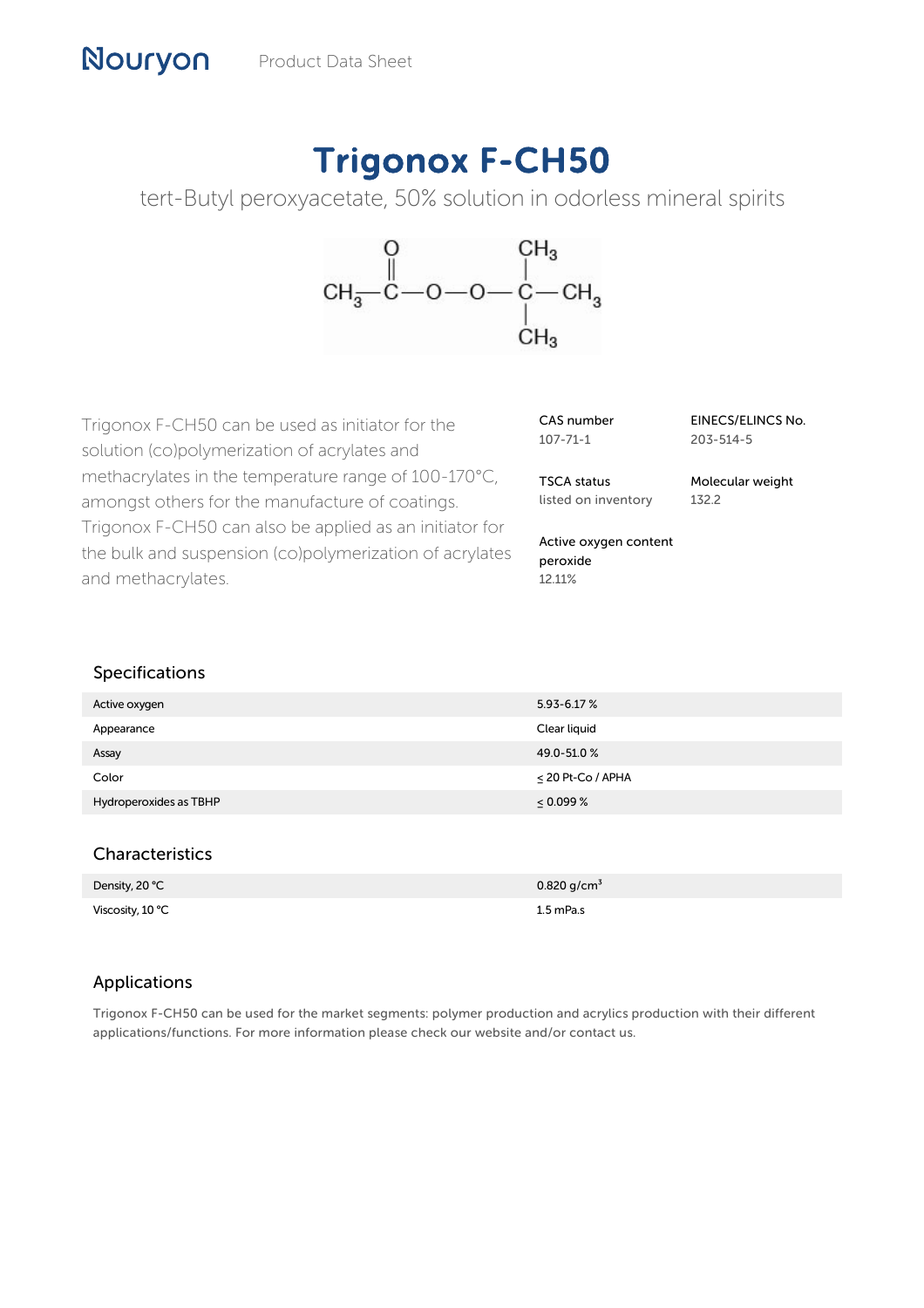## Half-life data

The reactivity of an organic peroxide is usually given by its half-life (t½) at various temperatures. For Trigonox F-CH50 in chlorobenzene half-life at other temperatures can be calculated by using the equations and constants mentioned below:

| 0.1 <sub>hr</sub> | at 139°C (282°F)         |
|-------------------|--------------------------|
| 1 <sub>hr</sub>   | at 119°C (246°F)         |
| 10 <sub>hr</sub>  | at 100°C (212°F)         |
| Formula 1         | $kd = A \cdot e - Ea/RT$ |
| Formula 2         | $t^{1/2} = (ln2)/kd$     |
| Ea                | 149.36 kJ/mole           |
| A                 | $1.57E+16s-1$            |
| R                 | 8.3142 J/mole K          |
| T                 | (273.15+°C) K            |

### Thermal stability

Organic peroxides are thermally unstable substances, which may undergo self-accelerating decomposition. The lowest temperature at which self-accelerating decomposition of a substance in the original packaging may occur is the Self-Accelerating Decomposition Temperature (SADT). The SADT is determined on the basis of the Heat Accumulation Storage Test.

| SADT   | 70°C (158°F)                                                                                                                                                                                                                                                  |
|--------|---------------------------------------------------------------------------------------------------------------------------------------------------------------------------------------------------------------------------------------------------------------|
| Method | The Heat Accumulation Storage Test is a recognized test method for the<br>determination of the SADT of organic peroxides (see Recommendations on the<br>Transport of Dangerous Goods, Manual of Tests and Criteria - United Nations, New<br>York and Geneva). |

#### Storage

Due to the relatively unstable nature of organic peroxides a loss of quality can be detected over a period of time. To minimize the loss of quality, Nouryon recommends a maximum storage temperature (Ts max. ) for each organic peroxide product.

| Ts Max. | $10^{\circ}$ C (50 $^{\circ}$ F)                                                                                                                                              |
|---------|-------------------------------------------------------------------------------------------------------------------------------------------------------------------------------|
| Ts Min. | -15°C (5°F) to prevent phase separation                                                                                                                                       |
| Note    | When stored under these recommended storage conditions, Trigonox F-CH50<br>will remain within the Nouryon specifications for a period of at least 3 months after<br>delivery. |

#### Packaging and transport

Trigonox F-CH50 is packed in non-returnable, five gallon polyethylene containers of 35 lb net weight. Both packaging and transport meet the international regulations. For the availability of other packed quantities consult your Nouryon representative. Trigonox F-CH50 is classified as Organic peroxide type C; liquid, Division 5. 2; UN 3103.

## Safety and handling

Keep containers tightly closed. Store and handle Trigonox F-CH50 in a dry well-ventilated place away from sources of heat or ignition and direct sunlight. Never weigh out in the storage room. Avoid contact with reducing agents (e. g. amines), acids, alkalis and heavy metal compounds (e. g. accelerators, driers and metal soaps). Please refer to the Safety Data Sheet (SDS) for further information on the safe storage, use and handling of Trigonox F-CH50. This information should be thoroughly reviewed prior to acceptance of this product. The SDS is available at nouryon.com/sds-search.

#### Major decomposition products

Carbon dioxide, Acetone, Methane, tert-Butanol,